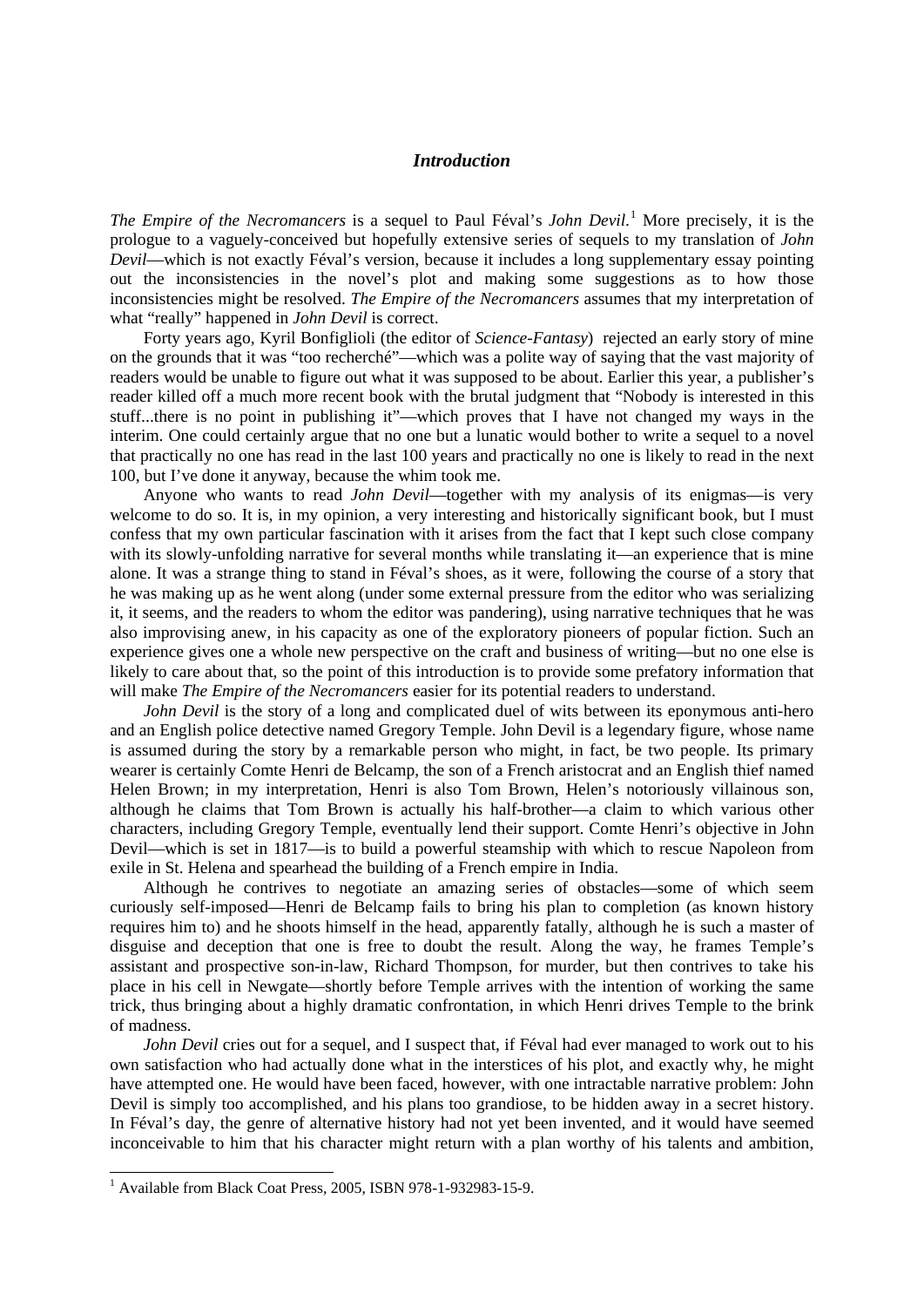which really could change the face of the world. Fortunately, I have no such inhibition. I can do what Féval could not, and give John Devil an opportunity worthy of his talent and élan—thus providing his mortal adversary, Gregory Temple, with a corollary challenge worthy of his.

I ought, perhaps, to mention one more observation I was able to make while standing in Paul Féval's shoes as his translator, and that is his astonishing ability (which must, I think, have astonished him too) to identify with whichever of his characters happens to be occupying center-stage at any particular point in his story. It seems extremely probable that when he began *John Devil*, he intended Gregory Temple to be its hero and Henri de Belcamp its villain, but things did not work out that way. When he brought Temple to center-stage, Féval inserted himself wholeheartedly into Temple's character—but he did exactly the same with Henri, so the contrast between them became utterly confused, first morally and then logically. More than that: when the author had occasion to bring other characters temporarily to center-stage, he identified so forcefully with them that they too became forceful and heroic, even if—like the vertically-challenged petty criminal Ned Knob—they had initially been designed to provide comic relief. I liked that, so much that I decided that Ned Knob must continue on his accidentally-destined road, and become more heroic still—perhaps even more heroic than either of his supposed masters (who are, at the end of the day, a little too deeply embedded in the history of their time to welcome the kinds of changes to which it might be subject if something really big were to upset it).

Now, as they used to say in the days of serial fiction, read on...

Brian Stableford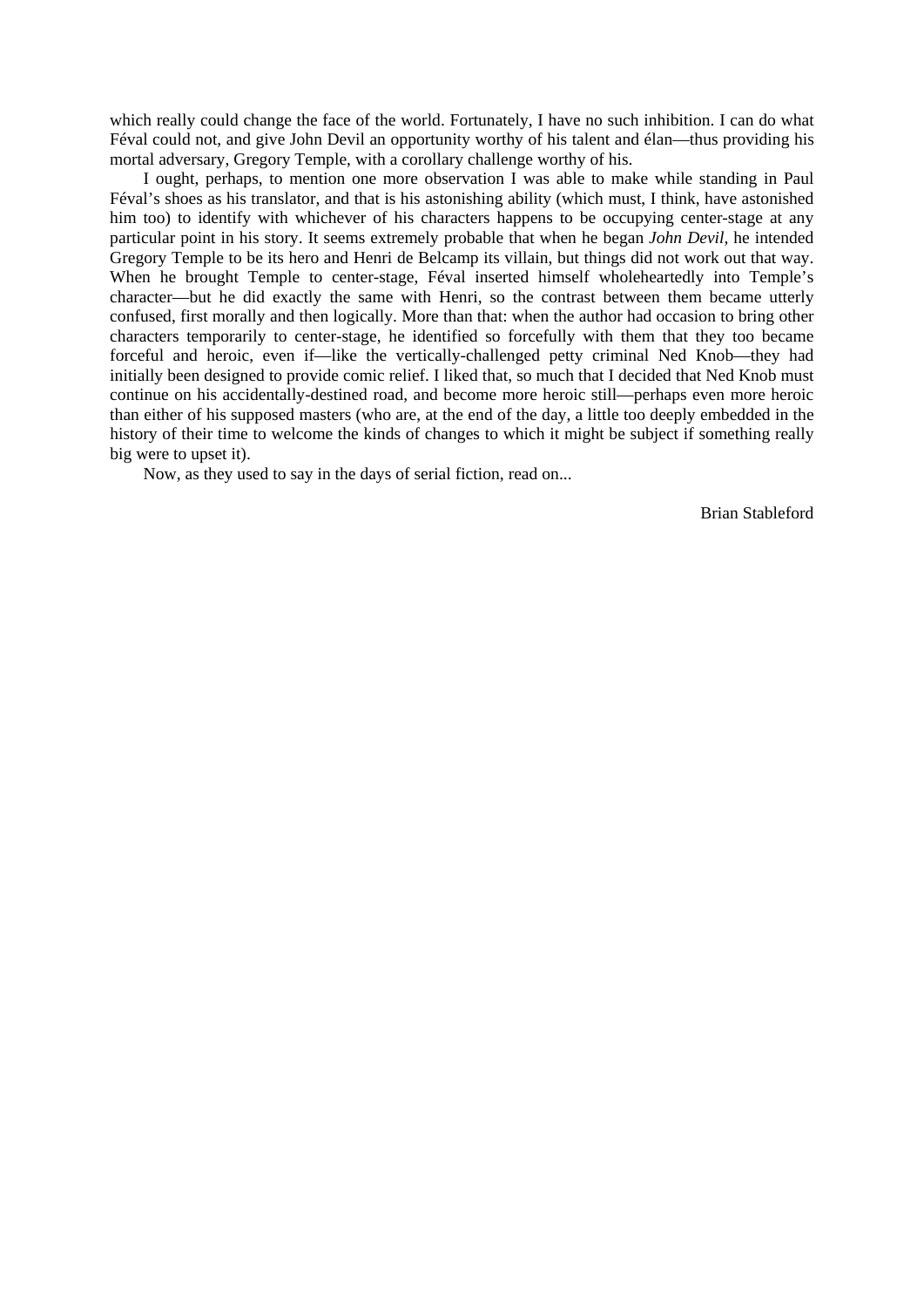## **PART ONE: THE GREY MEN**

## **Chapter One** *In Jenny Paddock's Parlor*

Ned Knob was sitting opposite Sam Hopkey in one of the new booths in the parlor of Jenny Paddock's Cabaret Theater when the grey man walked in.

Sam was on the upholstered bench, with Jeanie Bird at his side. Ned was on a stool with his back to the door, so he did not see the grey man immediately. The first he knew of the miracle was the expression on Jack Hanrahan's face.

Hanrahan had just sidled over to the booth, reaching out a hand to support himself against the post while he leant down to mutter in Ned Knob's ear. He had got as far as "I'd very much like a word with you if I may, Master..." when his eyes—which were flickering from side to side, as was their habit—were arrested by the sight of something that made all the color drain instantly from his face. He stopped in mid-sentence, as if his throat had been cut.

Ned knew that the sight that could do that to Jack Hanrahan must be an exceptional one. Jack Hanrahan was a burker, whose business it was to haunt mortuaries and churchyards, seizing the dead from their slabs or hauling them out of their graves so that they might serve the ends of medical science on the dissecting table. A sight that could make Jack Hanrahan blanch was a sight indeed, and Ned was as anxious to see it as he was to score a point off the body-snatcher by conserving the color in his own cheeks. He just had time to see Sam Hopkey turn white in his turn, and Jeanie Bird arrive on the brink of a fainting fit, before he glanced over his shoulder to see what had occasioned such dread.

He had to admit, when he found himself looking straight into a monochrome image of Sawney's face, that there was reason enough for a certain amount of mental disturbance.

Sawney had been hanged not quite six weeks before, despite all that his friends could do for him. When a man is charged with being the most prolific supplier of false witnesses that London has ever known, there is little that can be done by way of mounting a convincing defense with the aid of false witnesses, even if his professional shoes have been filled by as clever and articulate as Gentleman Ned Knob.

Had Sawney returned from the dead, Ned wondered, or was this some kind of strange doppelganger?

Ned knew that he would need all his famed articulacy if he were to rise to such an unexpected occasion, but he was never daunted by a challenge. He spun around on his stool, glad for once that his legs were not long enough to reach the ground when he was thus seated. He leapt to the floor, throwing his arms wide as he went to greet his old friend.

"Sawney! What a joy it is to see you!" he cried—although he would have been clearly audible had he spoken in a whisper, so profound was the silence that had fallen on the Saturday-night multitude. The crowds packed Jenny's establishment every night now, from newly-whitewashed wall to wall, but Saturday always attracted a surplus.

Sawney's grey face showed no sign of immediate recognition, so Ned went on. "We thought you dead, you know," he said, "and it has to be said that, save for your evident ambulatory capability, you certainly have the look of a corpse."

Ned heard a chorus of sharply intaken breaths, but the simulacrum of Sawney did not seem offended. The shade of grey that now possessed the old man's face—and his hands too—was somewhere between the color of clay and the color of slate, but it did not have the glutinous sheen of freshly-dug clay or the leaden glimmer of freshly-cut slate. It was, as Ned had frankly observed, a dead grey. What was more distressing still was that the eyes slowly scanning the room had no color in their irises, nor any tiny red blood vessels in their whites; the pupils were like black points set upon on two billiard-balls.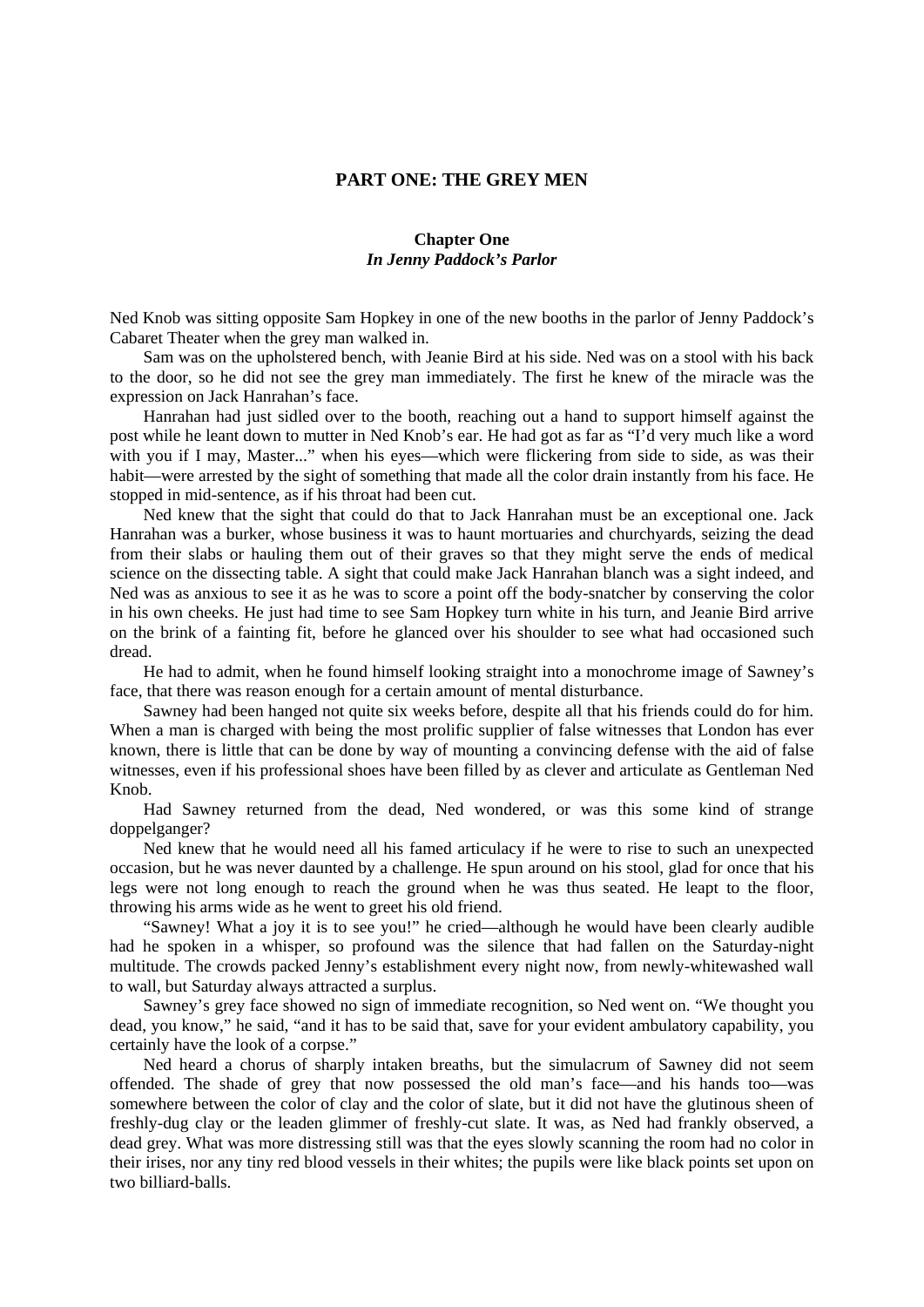Sawney's hair had been greying before he went before the judge, but it was a paler shade now. If the suit he was wearing was the one he'd been buried in, though, it had certainly sustained a deal of wear in the coffin.

"Don't you know me, Sawney?" Ned asked, taking the old man by the arm. "It's Gentleman Ned—or Republican Ned, as they're as likely to call me nowadays. Here's Sam, do you see, to whom you've been a second father—and Jeanie, his lovely leading lady. Sit down and have a drink with us, old chap. Jenny! A brandy for Sawney—it's raw outside and the cold has got into his bones."

Sawney reacted at last. He looked Ned in the face, and his lips moved. The sound that came out was not his old acting voice, with which he had been able to reach every last corner of an auditorium, but it was clearly audible. "Ned," he croaked, his voice as dry and grey as his face. "In the parlor. And Sam. Wanted to see Sam. Jeanie too. Cold in my bones."

"That's all right, Sawney," Ned said, pulling him toward the booth. "We'll soon have you warm. Take my stool. Do you know Jack Hanrahan, Sawney?" It was mostly mischief that made him ask that question, because he had gathered from Jack Hanrahan's reaction that the two had met before. He was curious to know whether Sawney would recognize the burker, assuming that they had met for the first time after the hanging.

Sawney did not look at Jack Hanrahan—for which mercy the burker seemed relieved. Hanrahan beat a hasty retreat, his expression readable as blind terror. Sawney, meanwhile, continued to look at Sam Hopkey and Jeanie Bird. "My friends," the grey man said, in a strangely tender manner, given the neutrality of his tone. "Wanted to see you."

Sam and Jeanie, to their credit, were actors enough to mask their own superstitious dread as Sawney took Ned's stool. Ned fetched another from a neighboring table.

"Not on stage, Sam?" Sawney murmured, as if making conversation.

"Tonight's performance is over, Sawney," Ned told him, as he hopped up on to his new seat. "You're late, I fear—but you'd be a good few days late for All Soul's Eve, if you really were a ghost. You're not a ghost, are you, Sawney? How did you cheat the hangman, old friend?"

Sawney's papery brow furrowed slightly at that, as if he were puzzled, or searching for a lost memory.

Jenny Paddock arrived with a jug of brandy, four glasses on a tray. It was not her habit to wait at tables, but she was not a woman to hang back when something extraordinary needed to be done.

"Thank you, Mistress Paddock," Ned said, politely. "You may pour, if you don't mind."

"You can pour yourself—and I'll take the money now, if you don't mind," was Jenny Paddock's retort. Ned thought the demand a trifle rude—and quite unnecessary, given his status in the establishment and the fact that Sawney showed not the least sign of running amok or strangling anyone. He handed over threepence, and then poured brandy into all four glasses. He glanced sideways to see how far Jack Hanrahan had retreated.

The burker had paused a dozen paces away; he had his own glass in his hand, having just taken a liberal gulp of gin. Hanrahan was staring at Ned now, not at Sawney. Ned liked that; he always gloried in the admiration of tall men.

Sawney had still not replied to Ned's last question, and Sam seemed uncharacteristically tonguetied, so Ned decided that it was up to him to keep the conversation going. "We miss you, Sawney," Ned assured him, "but we're keeping things going, exactly as you would have wished. Jenny Paddock's Cabaret Theater is the talk of the town, always packed out. We're a success, and we owe it all to you." He thought it best not to add that the publicity given to Sawney's hanging had done the troupe no harm.

After a pause—while Sawney continued staring at Sam and Jeanie, with what might have been affection in his grey features and disconcerting eyes—Ned went on. "Perhaps that's as well, given that the witness racket hasn't picked up at all. Business is bad all around, I fear—except for burking, where there's said to be a boom. There's hardly a grave from Highgate to Dulwich that hasn't been raided these last three weeks, if you believe the gossip—which we don't, of course. I wish you'd tell me though, that you aren't dead at all, and never were. I think there's many a mind hereabouts would be set at rest by that assurance."

Sawney lifted his glass to his colorless lips, and sipped the brandy. Having tested it, he drained the glass and put it down, obviously hopeful of another.

Ned poured.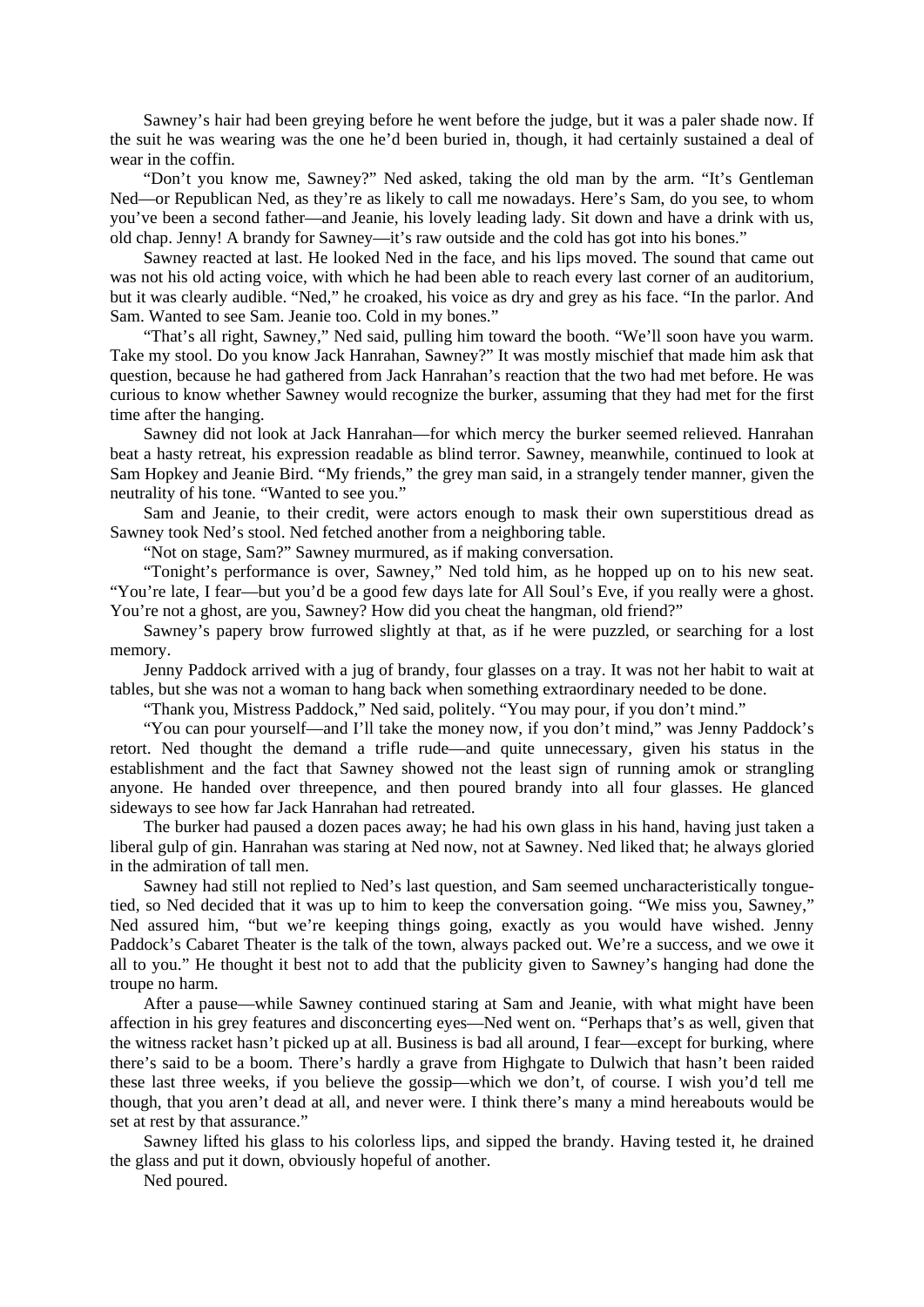"How did you escape, Sawney?" Sam Hopkey whispered.

"And where have you been these last forty days?" added Jeanie.

"Forty days," Sawney echoed, as if slightly surprised by the figure. "Forty days and forty nights, in the wilderness. Wanted to see my friends."

"If you've been fasting," Ned said, "we'd best get you something to eat—if there's anything left, that is." He raised his voice to shout: "Jenny, my love! Have you some mashed potato and gravy?" He took the absence of a rude reply as an affirmative.

"How did you get away, Sawney?" Sam repeated. "I couldn't bear to go myself, you know, but there are people in this crowd who went to your hanging, and saw it done. Are you a ghost? Tell us, I beg of you."

"Ghost?" Sawney repeated, quizzically. "Am I a ghost?"

"No!" said Ned. "Let's not have superstitious talk at this table! You're as solid as you ever were, Sawney, although you seem a trifle thinner. I've seen you play a ghost, mind, up there on that stage Mistress Paddock built for you. That's what you're doing now, isn't it? You're playing games with us, because you knew we thought you dead. You've made yourself up as a ghost, and you're playing the part to the hilt, as ever. Bravo, Sawney, bravo! But Sam's right, you know—it would be a kindness if you'd explain to us exactly how the hanging failed to kill you."

While he was speaking, the door opened again—but Ned's back was still to the door, and he did not turn around immediately. Sam and Jeanie did not react as they had to the sight of Sawney, with awe and terror, but they did react. Ned realized that the dramatis personae in the unfolding drama was not yet fully assembled. He turned to look at the newcomers—and Sawney turned too.

This time, only one of the two men who had come in was grey enough to seem dead, and he was no one that Ned Knob had ever met. This grey man was so tall as almost to qualify as a giant, and powerfully built. His head seemed slightly out of proportion to his body, but that might have been a trick of the light cast by the lantern he was carrying—which he was still holding up at head height, even though Jenny Paddock's was reasonably well supplied with candlesticks.

The grey giant had the same white-irises eyes as Sawney. Their strange gaze picked Jeanie Bird's face out of the crowd, but there did not seem to be any menace or recognition in them. Ned's stare, by contrast, was drawn by a similar magnetism to the other new arrival.

The giant's companion was as wondrously short as the giant was tall, and seemed as vividly alive as the giant seemed dully dead. Had the short man been 25 years younger, Ned Knob might have felt that he was looking at a long-lost brother. Age aside, he and the shorter newcomer were very similar in their physique. The newcomer's good suit was a better quality than Ned's, even though Ned tried as hard to live up to his first-chosen nickname as to his second, but that only served to emphasize that here were two dandies in miniature. The shorter newcomer was carrying a large suitcase in his gloved left hand, sturdier than any bag Ned had ever needed to carry his own meager portables. He was presumably a well-traveled man.

The smaller newcomers was looking at Sawney, having quickly scanned the room. It seemed that the exotic pair had come looking for Sawney—but the small man hesitated before coming forward to claim him. He was evidently wary of a place so crowded, into which he had never stepped before.

Ned spun around again and hopped down to the ground. He went directly to the shorter of the two men, and marveled at the fact that he could look the fellow straight in the eye without tilting his head at all. "Welcome to Paddock's Cabaret, my friends," he said. "You're a little late for the performance, I fear, but I hope you'll have a drink with us. Would you care to join my party? I'm Ned Knob, by the way. May I know who you are?"

The short man only hesitated for a moment before setting down his suitcase, pulling off his brown glove and reaching into an inner pocket. He took out a silver card-case, drew out a visiting card, and handed it to Ned without saying a word.

"Germain Patou," Ned read, aloud. "A physician—from Paris, I see.<sup>[2](#page-4-0)</sup> Well, Monsieur Patou, if you're the man responsible for our friend's uncanny state of health, you're doubly welcome." Then, on an impulse, he leaned forward, and whispered in the other's ear, so softly that he could not be overheard even in the general hush: "*A l'avantage, mon ami!*"

<span id="page-4-0"></span> <sup>2</sup> Germain Patou was introduced in Paul Féval's *The Vampire Countess*, Black Coat Press, 2003, ISBN 978-0- 9740711-5-2.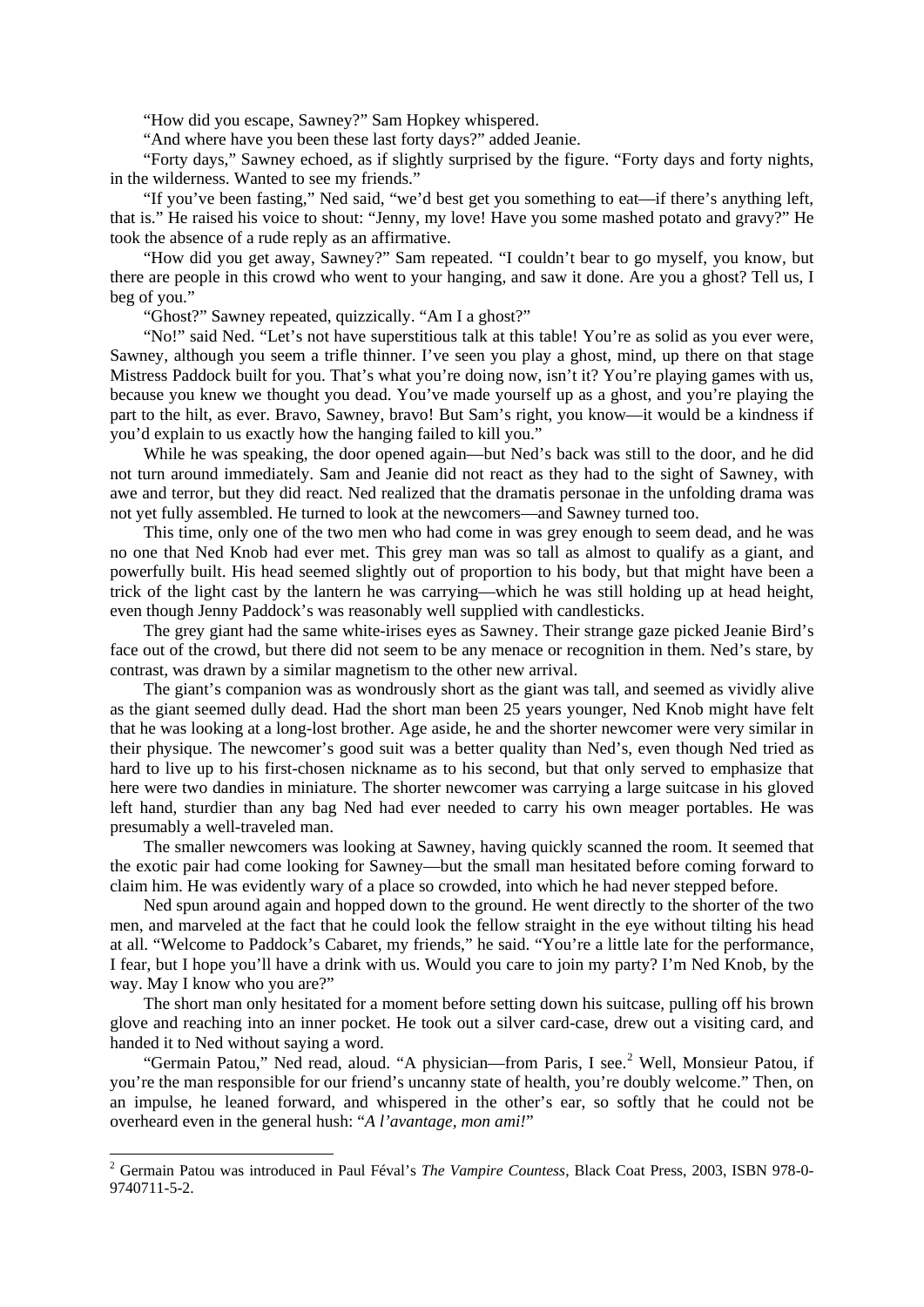Patou's eyes gave him away, although he tried to hide his surprise. "I am pleased to make your acquaintance, Monsieur Knob," he said, his pronunciation very precise despite his French accent, "and I am sure that everything is indeed for the best. I am your friend's doctor, as you have deduced—and he is not yet fully recovered from his ordeal, as you can plainly see. We have come to take him back to the ward, if you will kindly permit it."

"Sawney doesn't need my permission to go where he will, Monsieur Patou," Ned said. "You'll forgive my familiarity, I hope, but I don't meet many men whose stature is similar to my own, and never one from Paris. You're a man of 40, I suppose—tell me, is it true that the Emperor Napoleon was no taller than you or I?"

Again he heard a chorus of gasps, but none of them was Patou's. Patou smiled before replying: "I had the honor of meeting the Emperor on more than one occasion, when he was the First Consul," he said. "I had a dear friend who knew him very well. Alas, he was taller than I—and therefore taller than you—by twice the width of my thumb." He held up his hand as he said it, by way of illustration.

"Alas," Ned echoed. "Will you have a drink with me, Monsieur Patou—and your friend too, of course. I have just ordered a meal for my old friend, who seems a trifle thinner than when we saw him last. What is your companion's name, by the way? Has he too passed through the hangman's noose and survived to tell the tale?"

"John," said Patou—addressing the giant rather than answering Ned's question, although the name provided one item of the information for which Ned had gone fishing, "will you take your fellow patient by the arm and guide him to the door. I'm sorry, Monsieur Knob, but I am fearful for the wellbeing of both my patients. No one should be wandering abroad on a night so cold, even to see his old friends. He will come again when he is fully recovered—you may be sure of that."

"I'd dearly like to know the hospital in which he's lodged at present," Ned was quick to retort as the giant moved forward. "We'd all like to visit him, wouldn't we, Sam? With your permission, doctor, of course. Is he in Guy's, perhaps, or St. Thomas's?"

"You may be sure that I shall send word to you when that is possible," Patou said, his voice still purringly polite, although there was a slight edge of steel in it now. "Mine is a private sanatorium. As you can see, your friend has been very seriously ill, and he is far from himself at present. When he is well enough, I shall be very glad to admit visitors to see him."

"But where?" Ned retorted. "Your card has only a Paris address."

Patou bowed, and reached out his ungloved hand to take back the card. Then he produced the stub of a pencil from the pocket of his trousers, and scribbled on the back of the card. "You may reach me via that address," he said.

Ned glanced down. The address was in Stepney; Ned did not know the street, but he did not know of anything in that neighborhood that could pass for a private sanatorium. He had taken note of the fact that the Frenchman had not said that he was actually in residence there. Ned wondered how many men it would require to immobilize the giant. There would be no shortage of volunteers if he called for help on Sawney's behalf, and the two newcomers could not possibly stand off a multitude. On the other hand, Ned did not want to start a fight in which Sawney might get hurt. The old man's condition was obviously very delicate. If this physician really had revived him after a hanging, even if the executioner had been careless, it was the next best thing to a miracle—and it would be a great pity were the work to be carelessly undone.

"You're very kind," Ned said, insincerely. "Are you sure that Sawney would not be better if he were fed before he braves the night again?"

"Quite sure," Germain Patou replied. "But I hope that you'll permit me to pay for the wasted supper." He rummaged in his trouser pocket again, and this time hauled out a sixpence. He threw it on the table, saying: "Please let me buy you a drink, Monsieur Knob—and your friends too. Are you ready, John?"

"Won't you stay a little longer, Sawney?" said Jeanie Bird, courageously. The giant was still staring at her; there was no hostility in the stare, but it was intimidating nevertheless.

Patou moved around Ned with surprising agility, and laid his hand on Sawney's shoulder. "We must go back, now," he said. "You will see your friends again, I promise."

Sawney stood up. "Wanted to see you," he said, regretfully. "Must go back now." His voice had faded to a broken whisper, and his grey brow was deeply furrowed, as if the memories he had been trying to recover were proving perversely evasive.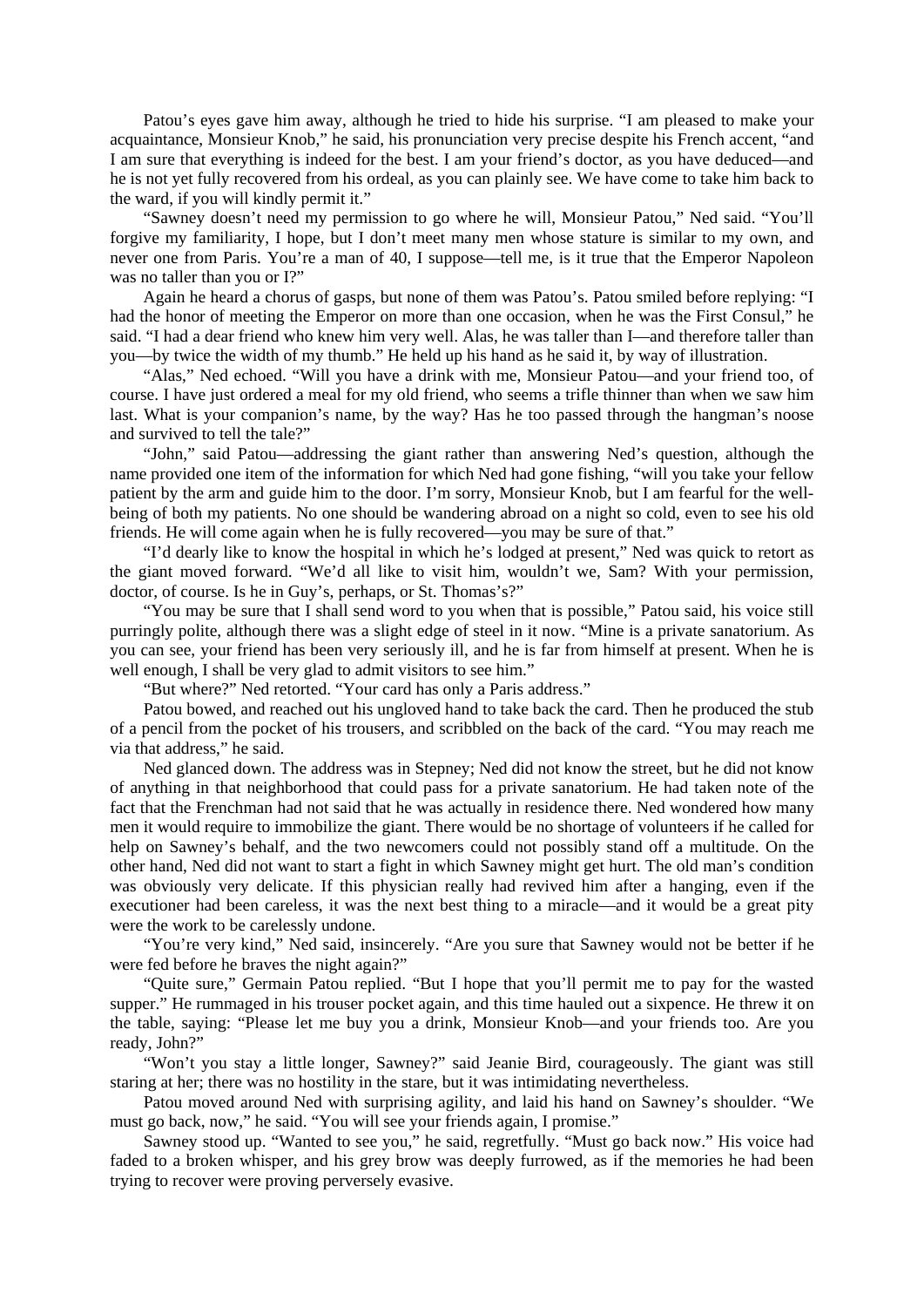The Frenchman guided Sawney back to the giant named John, who took Sawney by the arm. Sawney looked up at the giant, trustfully. "Wanted to see..." he repeated—but this time his voiced drained away to nothing, and he seemed to be on the point of collapse. The giant took firmer hold of him, supporting him as he took a step towards the door. Ned did not imagine that there would be many in the hall who would be sorry to see him go. He did, however, observe that the giant cast a long backward look at Jeanie Bird.

"You must come back and see us again, Monsieur Patou," Ned said, softly. "You have our undying gratitude, for what you have done for dear Sawney. Do you hear me, Sawney—we love this man, for what he has done for you, as we have always loved you. Send for us when you can, I beg you."

Sawney roused himself in response to this speech. "Ned," he said, weakly. "Gentleman Ned. Wanted to see..."

"You shall see us all, old friend, when you're well," Ned assured him. "Depend on it."

The giant was already guiding Sawney through the door. Patou bowed and tipped his hat before picking up his suitcase and following them.

Ned was so confounded by the event that he did not even try to prevent Jenny Paddock from scooping up the sixpence as she laid down the unnecessary mashed potatoes, or complain when she did not offer him any change. "Stay here, Sam," he said—although Sam had not given the slightest sign of getting up. "I'll follow them all the way to Paris, if I must. I'll meet you here tomorrow, as usual." He paused just long enough to make sure that Patou's visiting card was safely stowed in his breast pocket before setting off for the door. By the time he got to it, the hubbub of conversation had risen behind him to twice its normal volume.

The night was very dark, and there was enough fog to stifle the meager lamplight that shone at either end of Low Lane. That was not to Ned's disadvantage, though, for it made the giant's lantern that much easier to see, and to follow. The exotic company made slow progress, for the giant was still supporting Sawney and was by no means light on his feet himself.

Ned had followed better men than these and gone undetected. He was on his home ground, and knew how to hide himself away whenever Germain Patou glanced behind—which he did quite often. Ned had hoped that they might turn north but they went south, towards the Thames, and then turned east. They went under Blackfriars Bridge and continued along the embankment towards Southwark Bridge.

If they had a boat waiting for them, Ned knew, his boast that he would follow them to Paris would be so much wasted breath.

The route that the three men followed was not a safe one for a man dressed as Patou was dressed, even if he had not been carrying a bag, but they went unmolested. If the giant's size were not deterrent enough, the lantern-light still displayed the corpse-like pallor of the Frenchman's two companions. The hawks patrolling the rookery and the shore were very prone to superstition, and there had been all kinds of eerie rumors abroad since the recent epidemic of burking had begun. No one imagined that the surplus of snatched bodies was merely being piled up in some cellar beneath St Thomas' Hospital, and everyone had his own hypothesis as to the use to which they might have been put.

So far as Ned knew, there had been not an atom of evidence available within the bounds of the city to support any of those hypotheses—until now.

Despite its slowness, the journey was not a long one—but the three men did have a boat waiting. Nor was the ferryman's skiff the craft that would take them all the way to their destination—in which case Ned might have been able to follow it along the bank. The ferryman took them no more than 30 yards out into the watercourse and 100 yards downstream, where a two-master was waiting on the far side of Southwark Bridge, on the edge of the navigation channel. There were men waiting too, to haul Patou's two companions up to the deck—ordinary men, so far as Ned could judge, not grey ones. The lantern in the stern cast just enough light for the vessel's name to be read: *Prometheus*.

The giant passed his own lamp down to Patou before climbing up, and Ned hoped that Patou might keep it lit, but the short man snuffed it out before he was lifted in his turn. Ned was doubly annoyed when someone else came out on to the bridge to look down at the new arrivals. Ned's heart began to pound within his breast, and not because of his exertions in following the three strangers from Jenny Paddock's. It was pounding because the man on the bridge was wearing a Quaker hat.